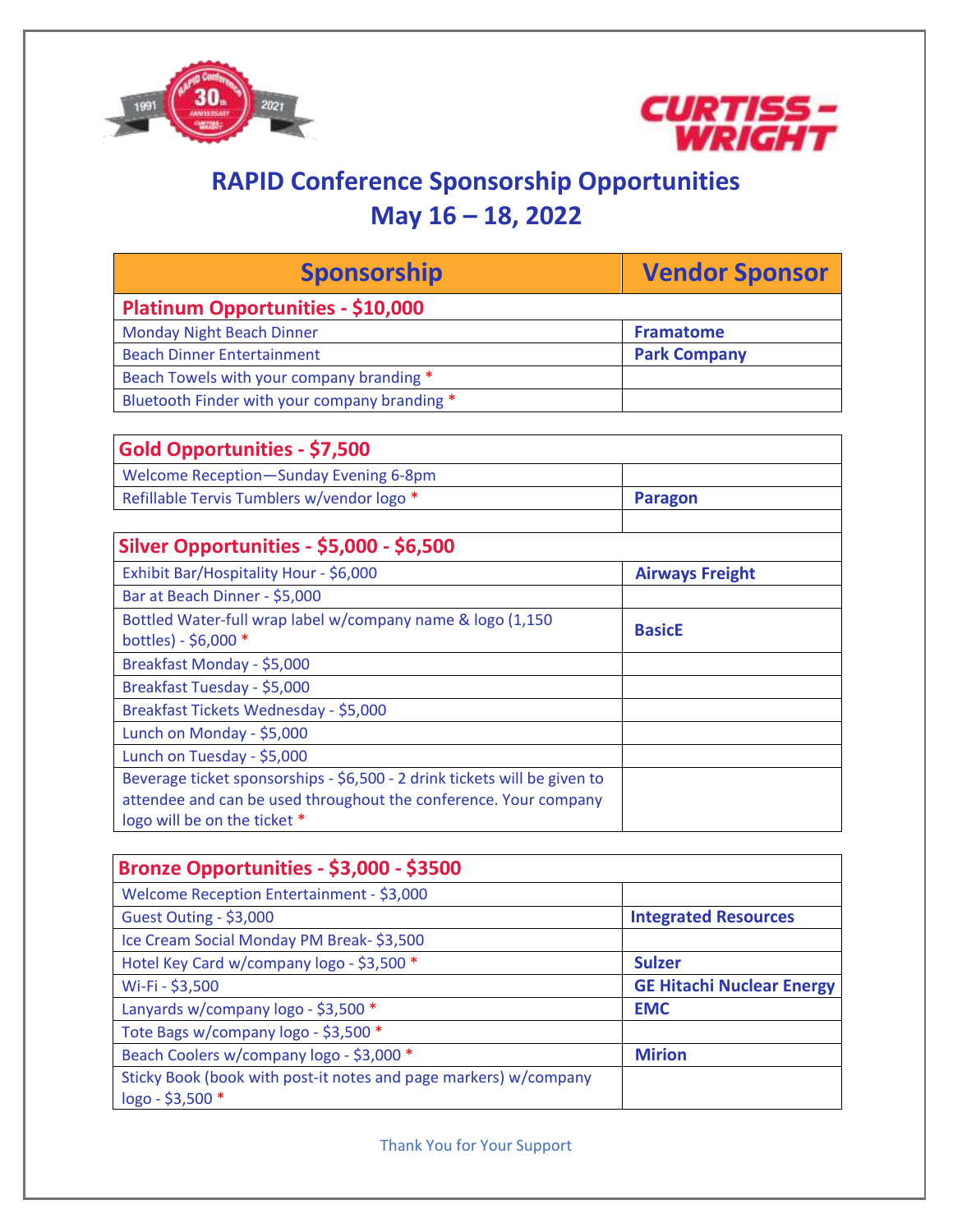



## **RAPID Conference Sponsorship Opportunities**

## **May 16 – 18, 2022**

| Carving Station at Technical Exhibit - \$3,500 |  |
|------------------------------------------------|--|
| Movie Theatre Snack Tuesday PM Break - \$3,000 |  |

| Contributor Opportunities - \$2,000 - \$2,500    |                              |
|--------------------------------------------------|------------------------------|
| Nacho Bar during Vendor Exhibit - \$2,500        | <b>Nutherm International</b> |
| Coffee & Snack Break Monday AM - \$2,500         |                              |
| Coffee & Snack Break Tuesday AM - \$2,500        |                              |
| Coffee & Snack Break Wednesday AM - \$2,500      |                              |
| Beach Frisbees w/ company logo - \$2,000 *       | <b>CBS Nuclear</b>           |
| Mouse Pads w/ company logo - \$2,500 *           |                              |
| Lined 5x 8 Note Pads w/company logo - \$2500 *   |                              |
| Ink Pens w/company logo - \$2,500 *              |                              |
| Luggage Grip w/company logo - \$2,000 *          |                              |
| Tent - \$2,500 (cost \$6500 for 60' x 100' tent) | <b>Kinectrics</b>            |

| <b>Presentation Sponsorship Opportunities (Multiple)</b><br>$$1,500 - 30$ second video commercial or |  |
|------------------------------------------------------------------------------------------------------|--|
| \$750 – Static ad displayed for 30 seconds                                                           |  |
| Opportunity to sponsor a RAPID presentation.                                                         |  |
| Vendor to supply video file.                                                                         |  |
| For static sponsorships, vendor to supply ad and a brief description                                 |  |
| that will be read by the Moderator during the sponsored time slot.                                   |  |
| No additional branding recognition will be offered for this level                                    |  |
| (Included with Platinum, Gold, Silver or Bronze level sponsorship)                                   |  |

| Curtiss-Wright 30th Anniversary Sponsorship Special - \$1,000*                                                                                              |                                             |  |
|-------------------------------------------------------------------------------------------------------------------------------------------------------------|---------------------------------------------|--|
| Requires minimum of 4 vendor commitments to proceed with this sponsorship                                                                                   |                                             |  |
| 30th Anniversary RAPID t-shirt with vendor logos on the back<br>This is open to all vendors who wish to have their logo placed on the<br>back of the shirt. | - Hydro Aire<br>- Process Industrial Supply |  |
| No additional branding recognition will be offered for this level.                                                                                          |                                             |  |

### **Sponsorship Advantages**

**Platinum Level Sponsor -** Receive Recognition & Universal Branding shown below, PLUS, a second booth with 2 additional reps at no cost and a pull up banner with your company name and logo to be placed in the meeting area for the duration of the Conference. **BONUS -** includes a vendor supplied video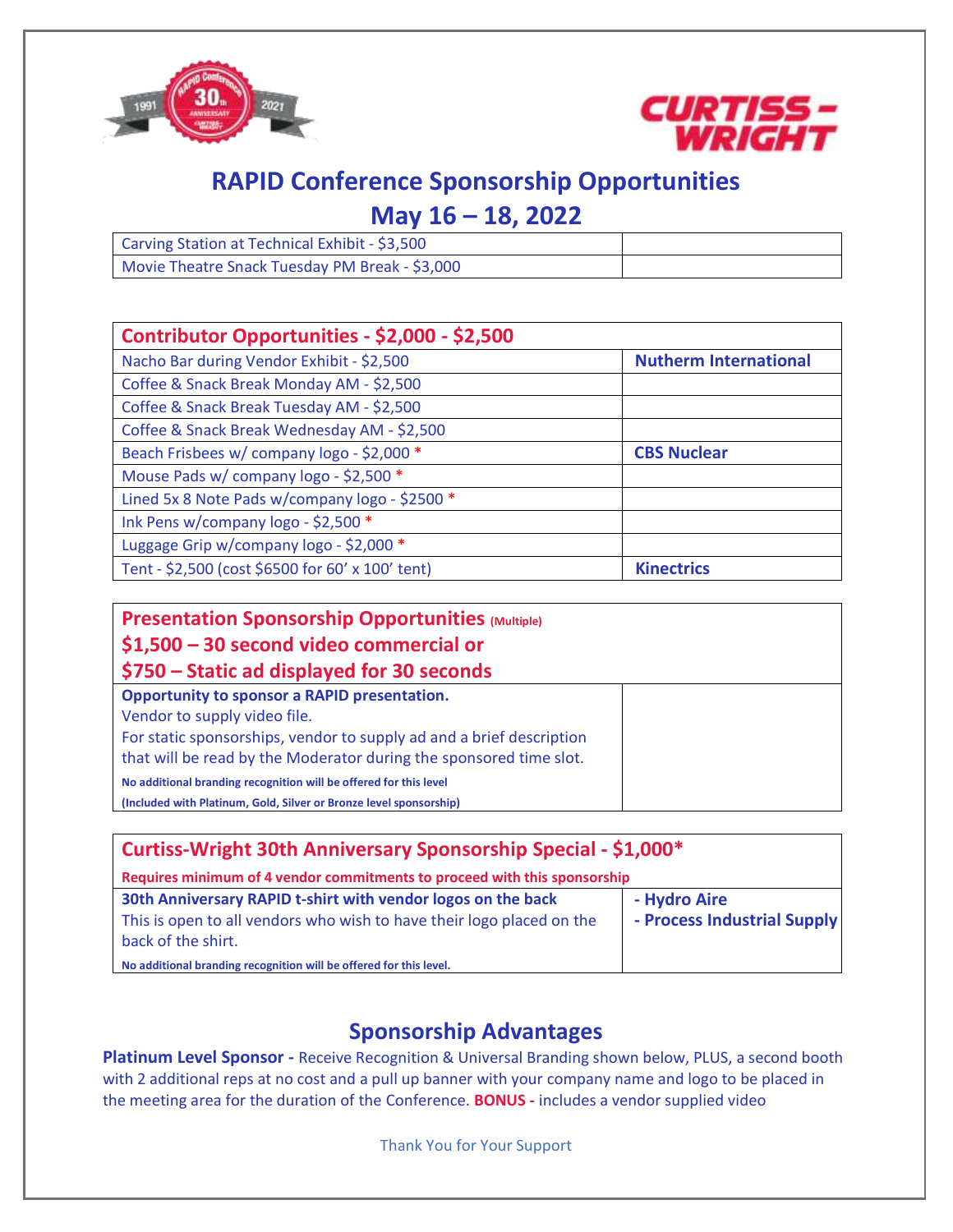



# **RAPID Conference Sponsorship Opportunities May 16 – 18, 2022**

commercial that will run prior to the start of a selected presentation.

**Gold Level Sponsor -** Receive Recognition & Universal Branding shown below, PLUS, a second booth with 2 additional reps at no cost. **BONUS –** Includes a vendor supplied video commercial that will run prior to the start of a selected presentation.

**Silver Level Sponsor -** Receive Recognition & Universal Branding shown below, PLUS, 1 additional rep at no cost. **BONUS -** Includes a vendor supplied video commercial that will run prior to the start of a selected presentation.

**Bronze Level Sponsor –** Receive recognition & Universal Branding shown below, **BONUS -** Includes a vendor supplied static commercial advertisement that will run prior to the start of a selected presentation.

### **Recognition & Universal Branding for Conference Sponsors**

(Applies to all sponsors)

#### **Marketing & Promotional**

• Your sponsorship will be posted on the RAPID Conference registration websitedisplaying your company logo, a description of your company and a link to your website

#### **Attendee List Access**

• Sponsors will receive a pre-conference list of participants, approximately two weeks prior to the Conference via email in a spreadsheet format listing the participants name, title, company, and email

#### **Exhibit Space**

• Sponsors receive first choice for booth space

#### **Conference Recognition & Signage**

- Your sponsorship will be announced during the Conference; you & your company will be recognized
- RAPID will provide a sign with your company logo and sponsorship to be displayed during your sponsored event

**To reserve your sponsorship call or email Cathy Przyjemski 610.207.0879 | v\_cprzyjemski@curtisswright.com**

**\* In order to ensure delivery of branded items, please make your sponsorship selection and**